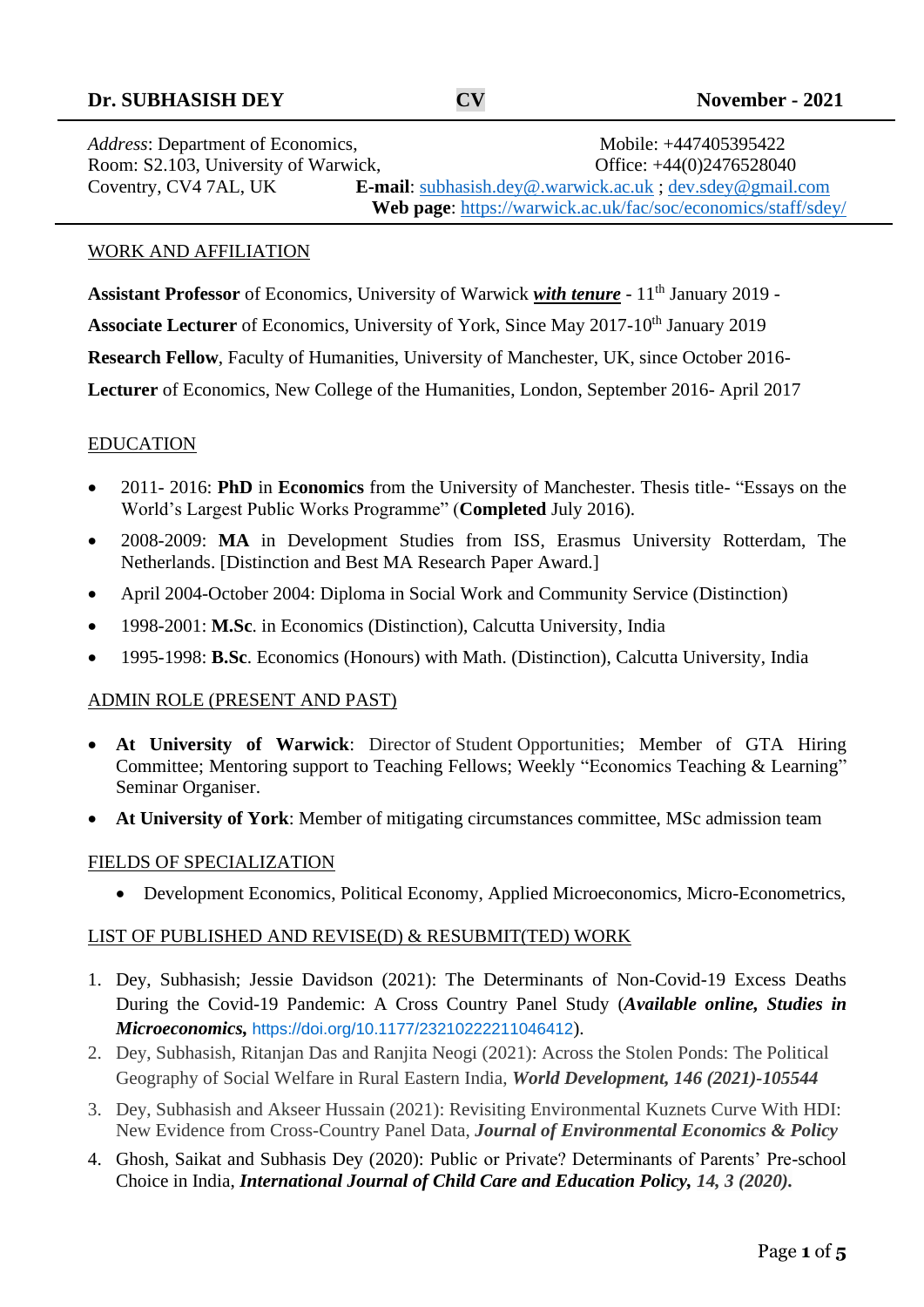- 5. Dey, Subhasish and Anirban Kundu (2020): Atmanirbhar Bharat Abhiyan: Putting the cart before the horse. *Ideas for India* July 2020
- 6. Dey, Subhasish, Katsushi Imai (2020): Workfare as "Collateral": The case of the National Rural Employment Guarantee Scheme, India, (*World Development, Requested for Resubmission)*
- 7. Dey, Subhasish, Kunal Sen (2020): Is Partisan Alignment Electorally Rewarding? Evidence from Village Council Elections in India (*Economic Development and Cultural Change-Revision Requested*)
- 8. Dey, Subhasish and Kunal Sen (2016): Do Gram Panchayat leaders favour their own constituencies in MNREGA fund allocation? *Ideas for India*19<sup>th</sup> December 2016.
- 9. Dey, Subhasish (2014): Can MNREGA improve creditworthiness of participating households? *Ideas for India,* The Economics and Policy Portal of International Growth Centre, India (Central).
- 10. Dey, Subhasish, Arjun Bedi (2010): The National Rural Employment Guarantee Scheme in Birbhum, *Economic and Political Weekly* October 9, 2010, Vol. XLV No. 41

## SUBMITTED AND COMPLETED PAPERS

- Dey, Subhasish ; Tanisha Ghosal (2021): Can Conditional Cash Transfer Defer Child Marriage? Impact of Kanyashree Prakalpa in West Bengal, India (*Under Review, Journal of Development Economics*)
- Ghosh, Saikat and Subhasis Dey (2020): Does preschool entry age affect child's later development? Evidence from India *(Under Review, Review of Development Economics)*
- Dey, Subhasish and Vidhya Unnikrishnan (2021): Political Meddling in Social Assistance Programme: Panel data evidence from India (*Under review, Journal of Int. Development*)
- Hussain, Akseer, Subhasish Dey (2021): "Revisiting Feminisation U-Hypothesis with HDI: New Evidence from Cross Country Panel Data". (*Under Review, Journal of Human Development*).
- Chatterjee, Poulami ; Subhasish Dey, Amaresh Dubey (2021): Does routine immunization affect cognitive achievements? Panel data evidence from India.(*Under Review, Social Science and Medicine*)
- Dey, Subhasish; Niveditha Lakshmi Narayanan (2021): Does The Lockdown Have Any Impact On Covid-19 Prevalence And Fatality? A Cross Country Panel Study (*Under review, Public Health Report*)
- Huang, Jinying; Subhasish Dey (2019): Crowding Out Effect and Net Welfare from Old Age Pension Programme: The Case of Chinese 'New Rural Social Pension (NRSP)'. (*Under review, Economic Development and Cultural Change*)
- Dey, Subhasish, Arjun Bedi (2020): Falling Clientelism or Regime-Change Effect? Benefit Incidence of India's Employment Guarantee Programme: (*Completed)*
- Bandyopadhyay, Anwesha; Subhasish Dey; Pushkar Maitra (2019): Affirmative Action and Quality of Governance: Evidence from Utilization of Funds in Village Councils of India. (*Completed*)
- Sanjay, Aditi; Subhashish Dey (2019): "Does a Legal Ban On Pre-Natal Sex Determination Improve Female Educational Attainment? Evidence From India" **(***Completed***)**
- Bastaki, Khaled; Subhashish Dey (2019): "Does Partisan Politics Affect Crime Incidence? Evidence From US States" **(***Completed***)**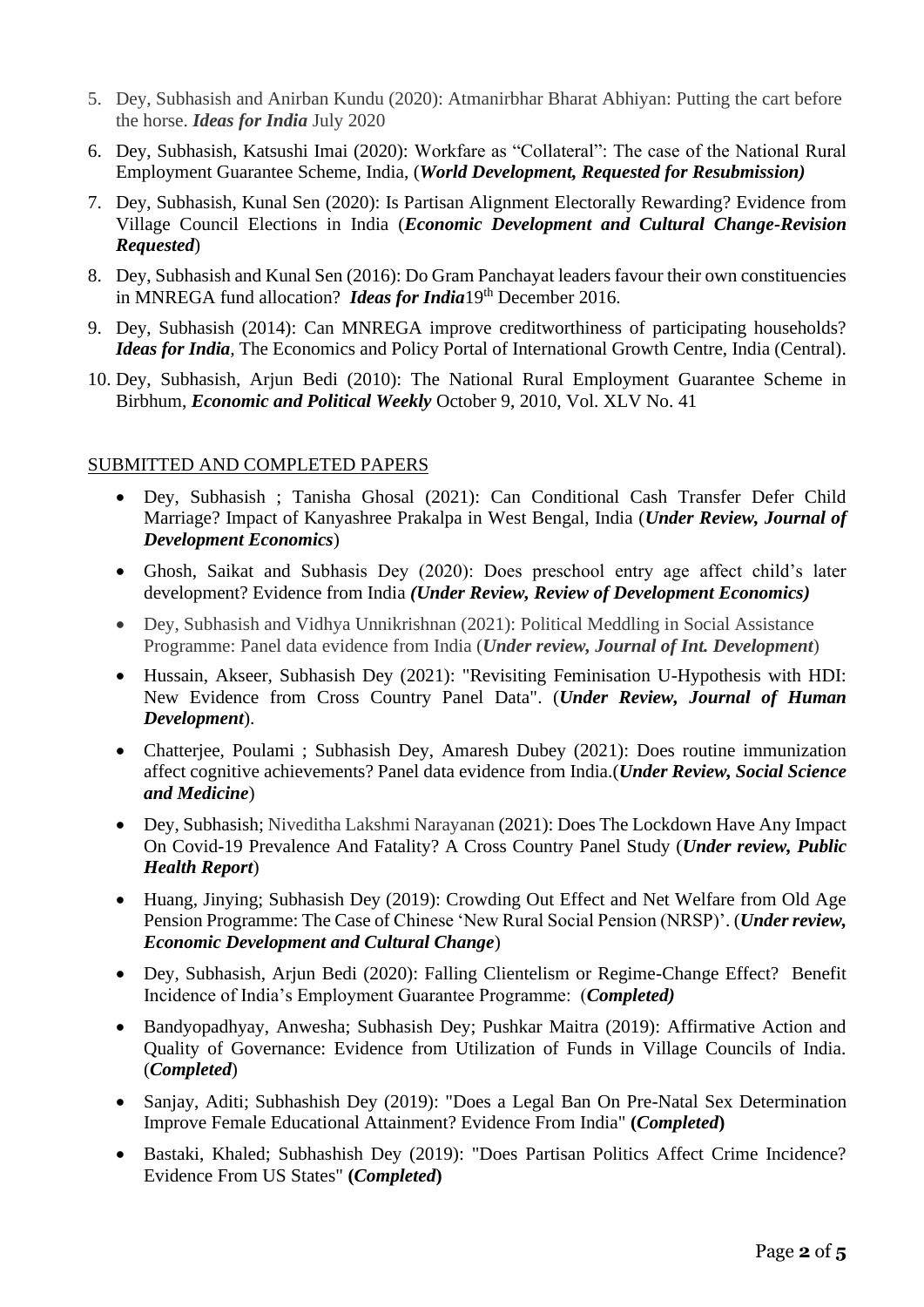# TEACHING EXPERIENCE (Since September 2011 to till date)

*January 2019 to till date:* **University of Warwick** as Senior Teaching Fellow: Module Leader-Microeconomics (UG  $1<sup>st</sup>$  year), Topics in Development Economics (UG  $3<sup>rd</sup>$  Year), MSc Econometrics-Project (Tutor), Development Micro-Economics (UG 2nd year, tutor), Microeconomics (UG 2<sup>nd</sup> year Tutor), Introductory Stats for MSc (Tutor), Industrial Economics (UG  $2^{nd}$  year, tutor),

*May 2017-10th January 2019:* **University of York**: Microeconomics (UG 2nd year), Development Economics (UG 2<sup>nd</sup> year), International Growth and Development (UG 3<sup>rd</sup> year), International Economics (UG 3rd year), Applied Microeconometrics (MSc), Economics Project (MSc), Econometrics I&II (MSc).

*September'16- April'17:* **New College of Humanities, London (As Lecturer and Course Convenor)** Microeconomics Principal (UG Second year); International Political Economy (UG Third year)

*September 2011-August 2016:* **University of Manchester, UK (As Graduate Teaching**  Assistant) Different UG modules (from 1<sup>st</sup> year to 3<sup>rd</sup> year) at the Economics Department and Econometrics at Global Development Institute (GDI), Manchester

*Supervision*: MA dissertations supervision at Global Development Institute, University of Manchester within the discipline of development economics and international development (5 in 2016, 8 in 2017, 6 in 2018, 12 in 2019 and 15 in 2020). Economics MSc dissertations supervision at Economics department at University of York (6 in 2017 and 15 in 2018) and at University of Warwick (7 in 2019, 6 in 2020 and 3 in 2021)

# ECONOMICS TEACHERS TRAINING

- 1. Completed two days residential "Early Career Workshop" on economics teachers training conducted by The Economics Network [\(https://www.economicsnetwork.ac.uk/events/earlycareers](https://www.economicsnetwork.ac.uk/events/earlycareers) ) in 2018
- 2. Completed one day workshop for "Graduate Teaching Assistant" on economics teaching conducted by the Economics Network [\(https://www.economicsnetwork.ac.uk/events/gta](https://www.economicsnetwork.ac.uk/events/gta) ) in 2014 and 2015.

# TEACHING ACHIEVEMENTS AND SCHOLARSHIP

- 1. Manchester Best Teaching Award for **Best Postgraduate teacher in 2015-16** (based on students' evaluation and faculty peer review). This was a University Level Award.
- 2. One of the top three performers in terms of teaching performance based on students evaluation in Autumn and Spring term of 2017-18 at the Economics Department of University of York.
- 3. 2019: Out of 7 MSc dissertations I supervised, 2 scored above 80 and 4 received acceptance for RES annual conference presentation in Belfast.
- 4. 2020: One of my UG-3<sup>rd</sup> year Supervisees received "Rohin Modasia" award for best UGdissertation and two others were nominated for **Carroll Round Conference**.
- 5. 2020: Two of my MSc dissertation supervisees received "**Shiv Nath"** Prize for best MSc dissertation in Development Economics and ranked first and second in overall ranking within 174 students. Out of my 6 supervisees, three received 80+ grades.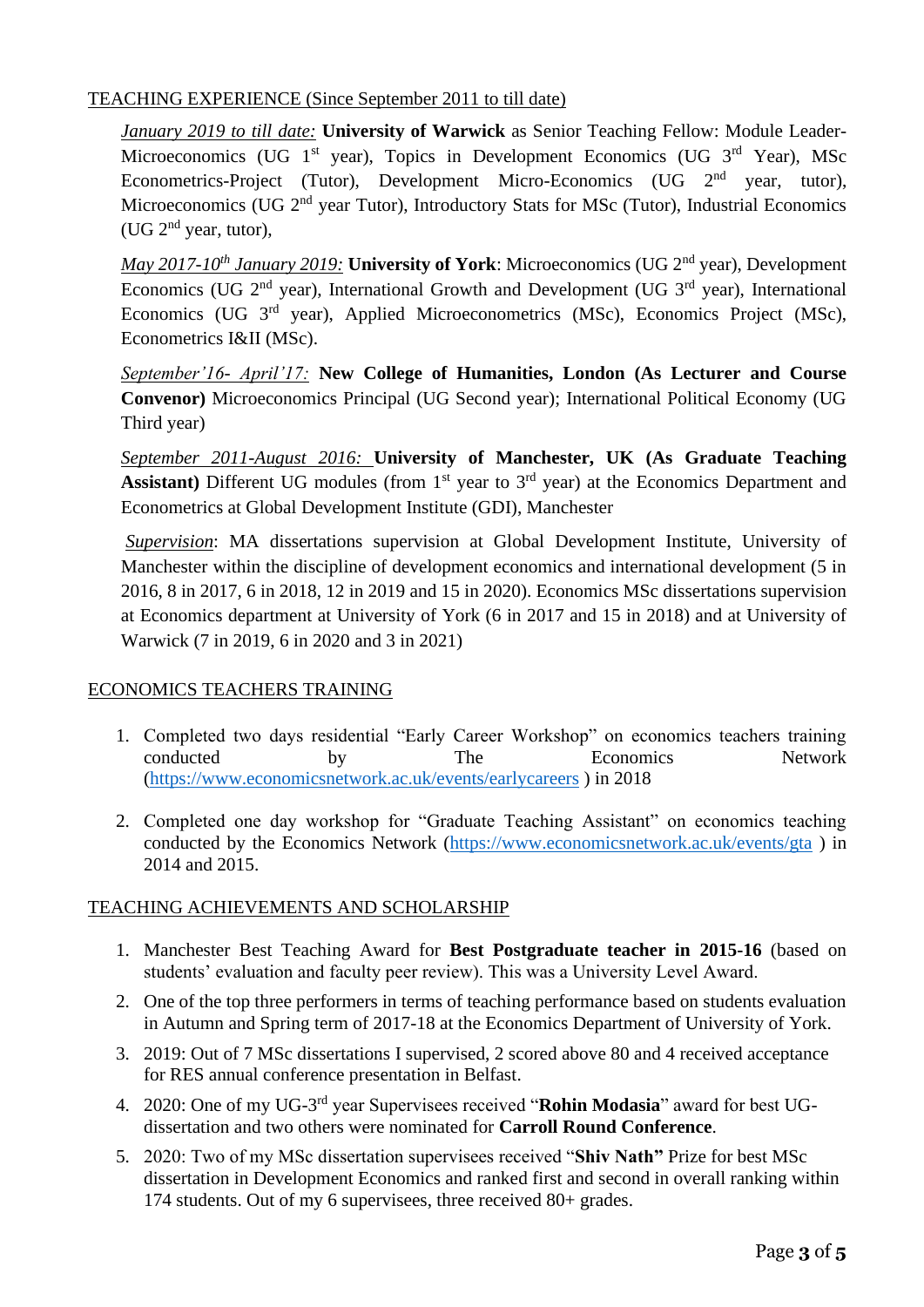# AWARD, FELLOWSHIP AND RESEARCH GRANT

- Fellowship Grant (£5000) from Institute of Advanced Studies, University of Warwick (February 2020)
- Research Grant (€5000) from Erasmus University, Rotterdam, The Netherlands (March 2015)
- Royal Economic Society's (RES) summer school Grant (£1000)-September 2013
- Special Bursary Award (£2000) from University of Manchester–September 2013
- BWPI, University of Manchester research grants (£3000) June 2012.
- Research grant (£6670) from ESID, University of Manchester May 2012
- Fieldwork bursary support (£3500), University of Manchester- June 2012
- Scholarship (€1200) from *Istituto di Studi Economici e per l'Occupazione, Italy* May 2012
- Overseas Research Scholarship (ORS), University of Manchester, UK for pursuing PhD
- Netherlands Fellowship Programme- A Dutch Scholarship to complete MA in Development Studies.
- Best MA Research Paper Award for 2008-09 at ISS, Erasmus University, Rotterdam, The **Netherlands**

# CONFERENCE AND INVITED PRESENTATIONS

2020: CAGE seminar at University of Warwick, Econometric Society and Delhi School of Economics

2019: UN Economic Commission for Africa Expert group meeting on Eradicating Rural Poverty to implement the 2030 Agenda for Sustainable Development Goals (February 2019), Addis Ababa, Ethiopia.

2018: University of Passau, Germany (May 2018), Nordic Development Economics Conference at UNU-WIDER, Helsinki (2018); Calcutta University Economics Department, Visva Bharati University Economics Department (December 2018), Indian Institute of Management, Bangalore and Calcutta (January 2019).

2017: American Economic Association Annual Meeting (Chicago, IL January 2017), Lincoln University (June-2017), European Economic Association Annual Conference (Lisbon, August 2017), University of Leeds

2016: Royal Economic Society PhD Conference at University of Westminster, London (January16); Development Studies Association Conference at University of Oxford (Sep. 2016); ISI-Delhi (Dec. 2016)

## COMPUTER PROFICIENCY

• M-S Office, Bengali Word, **STATA**, **Mat lab** (Basic), LaTex, Scientific word, Endnote.

# SUMMER SCHOOL AND TRAINING

- Randomised Control Trial by Abdul Latif Jameel Poverty Action Lab, MIT at Aarhus University, Denmark (September 2013)
- Experimental Development Economics- at London campus of University of East Anglia, UK. (May 2013)
- Building the new global welfare- The search for stability in the worldwide economies and markets" at ISEO, Italy (Session conducted by the Nobel laureate Economists)- (June 2012)